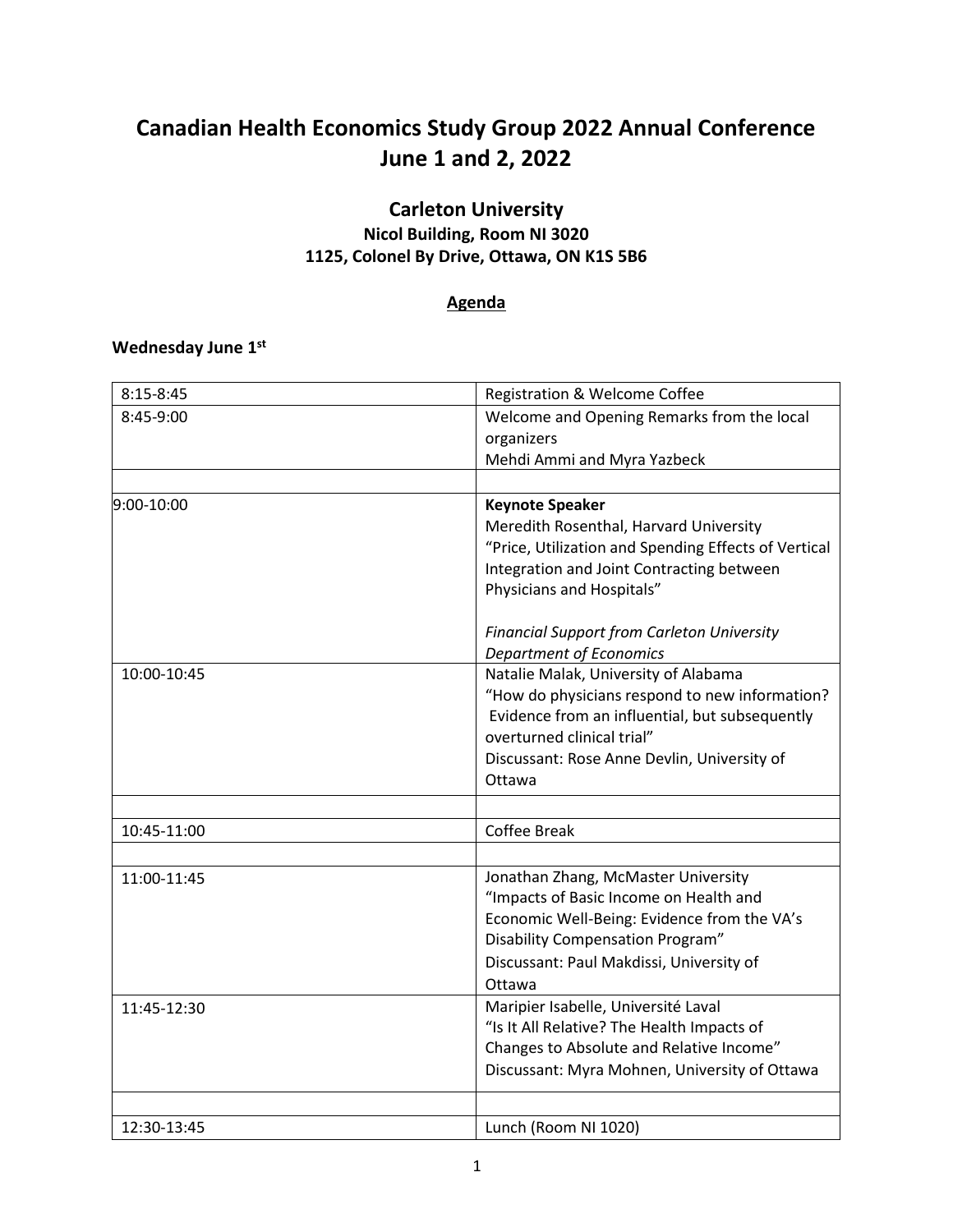| 13:45-14:30 | F. Antoine Dedewanou, Carleton University<br>"The Dynamics of Loneliness and Labour Market<br>Participation: Evidence from Australia"<br>Discussant: Arthur Sweetman, McMaster<br>University                                                                                                         |
|-------------|------------------------------------------------------------------------------------------------------------------------------------------------------------------------------------------------------------------------------------------------------------------------------------------------------|
| 14:30-15:15 | Hai V. Nguyen, Memorial University<br>"Effects of Youth E-Cigarette Use on Mental<br>Health: A Quasi-Experimental Analysis"<br>Discussant: Harminder Guliani, University<br>of Regina                                                                                                                |
| 15:15-15:30 | <b>Coffee Break</b>                                                                                                                                                                                                                                                                                  |
|             |                                                                                                                                                                                                                                                                                                      |
| 15:30-15:50 | <b>Student Paper Short Presentation</b><br>Elaine Guo, University of Toronto<br>"Social Media and Teenagers' Mental Health"<br>Discussant: Gaëlle Simard-Duplain, Carleton<br>University                                                                                                             |
| 16:00-17:00 | Special Roundtable with Federal Health<br>Minister the Honourable Jean-Yves Duclos:<br>"Federal Government Priorities and Research<br>in Health Economics"<br>Roundtable Participants:<br>Mehdi Ammi, Carleton University<br>Pierre-Carl Michaud, HEC Montréal<br>Myra Yazbeck, University of Ottawa |
| 17:00-17:30 | <b>Canadian Health Economics Association</b><br>Meeting                                                                                                                                                                                                                                              |
| 18:30       | Beckta Dining & Wine<br>150 Elgin St<br>Ottawa<br><b>ON K2P 1L4</b>                                                                                                                                                                                                                                  |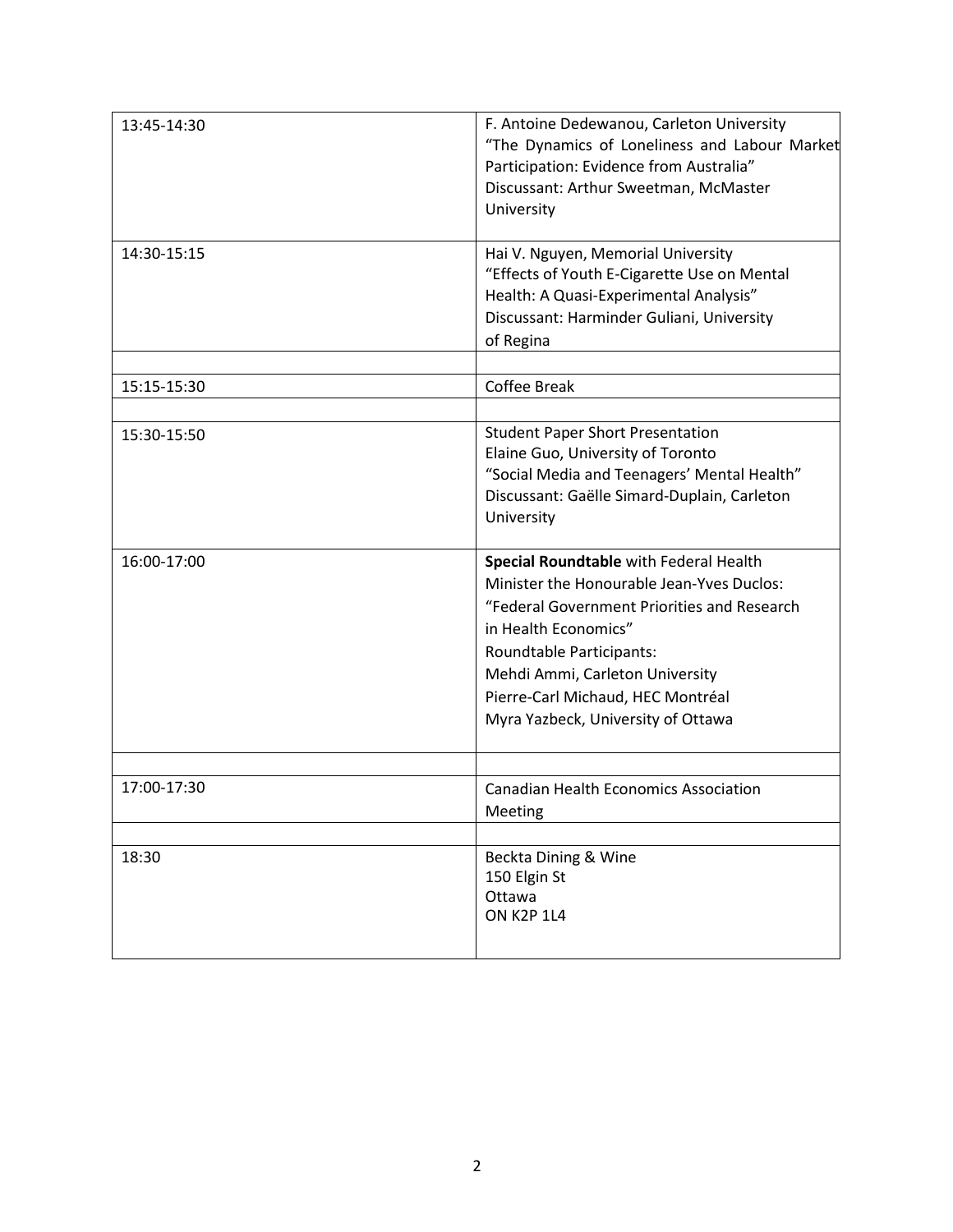### **Thursday June 2 nd**

| 8:30-9:00   | <b>Welcome Coffee</b>                                                                                                                                                                                                |
|-------------|----------------------------------------------------------------------------------------------------------------------------------------------------------------------------------------------------------------------|
|             |                                                                                                                                                                                                                      |
| 9:00-10:00  | Keynote Speaker (online)<br>Kjell G. Salvanes, Norwegian School of Economics<br>"The Timing of Parental Job Displacement and<br>Child Development"                                                                   |
| 10:00-10:45 | Daniel Goetz, University of Toronto at<br>Mississauga<br>"Does Providing Free Internet Access to Low-<br>Income Households Affect COVID-19?"<br>Discussant: Erin Strumpf, McGill University                          |
| 10:45-11:00 | <b>Coffee Break</b>                                                                                                                                                                                                  |
|             |                                                                                                                                                                                                                      |
| 11:00-11:45 | Shweta Mital, Memorial University<br>"Are E-Cigarettes Substitutes or Complements to<br>Combustible Cigarettes Among Youths? New<br>Evidence from Canada"<br>Discussant: Paul Grootendorst, University of<br>Toronto |
| 11:45-12:30 | Jonathan Holmes, University of Ottawa<br>"Cross-Market Selection in U.S. Health<br>Insurance Markets"<br>Discussant: Pierre-Thomas Léger, University of<br>Illinois at Chicago                                       |
| 12:30-13:30 | Lunch (Room NI 1020)                                                                                                                                                                                                 |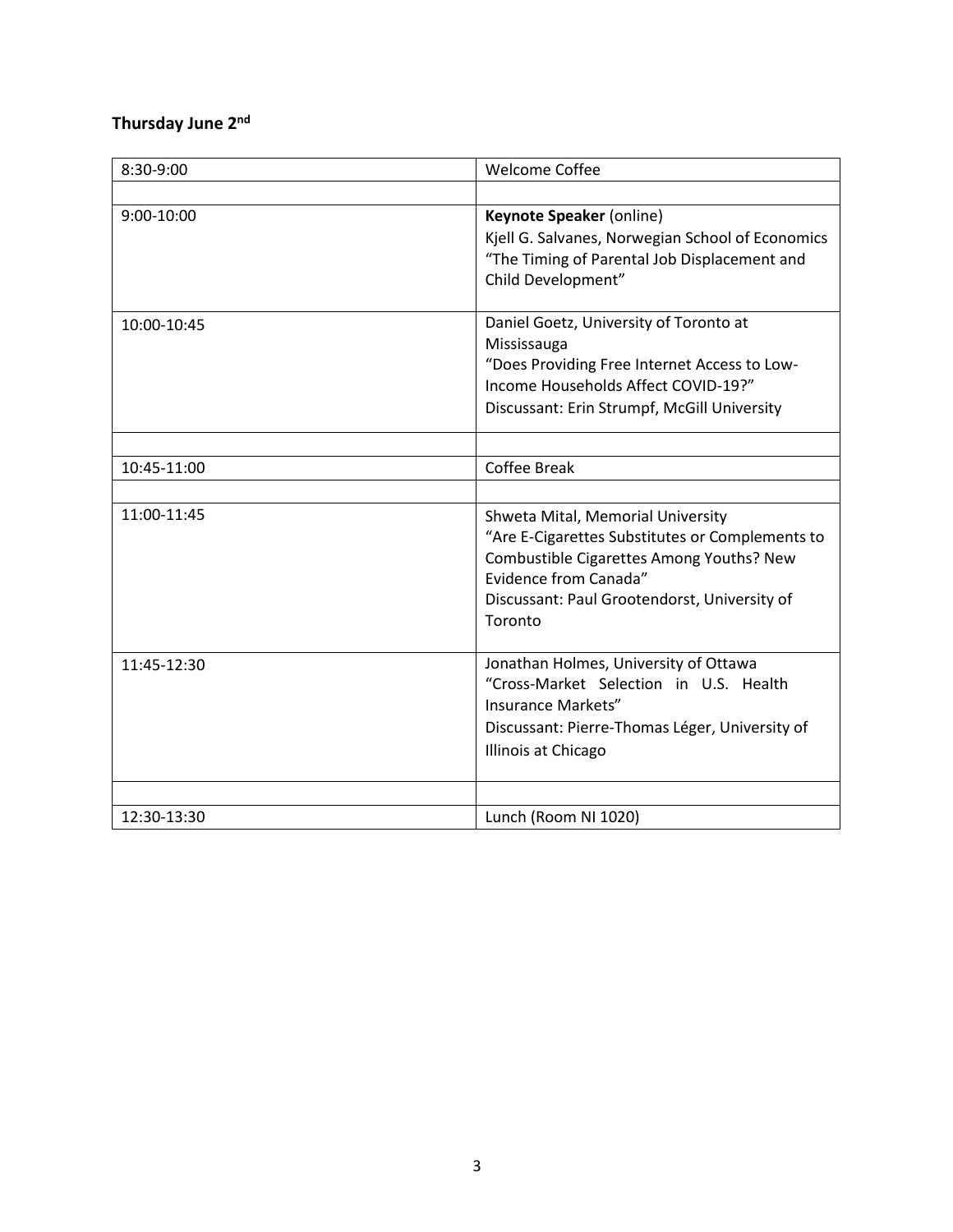#### **Keynote speakers' bio and presentation abstracts**

• [Meredith Rosenthal,](https://www.hsph.harvard.edu/profile/meredith-rosenthal/) C. Boyden Gray Professor of Health Economics and Policy at the T.H. Chan School of Public Health, Harvard University



Meredith B. Rosenthal, Ph.D**.** is the C. Boyden Gray Professor of Health Economics and Policy at the Harvard TH Chan School of Public Health and the Faculty Chair of Harvard's Advanced Leadership Initiative. Her research examines the design and impact of market-oriented health policy mechanisms, with a particular focus on the use of financial incentives to alter consumer and provider behavior. Past projects focused on the design and impacts of pay for performance, high-deductible and tiered network health plans, and payer-sponsored patient centered medical homes. Dr. Rosenthal's recent research examines the structure and performance of health systems across the U.S., vertical integration of physician practices, and market factors driving cancer drug pricing trends. Dr. Rosenthal is a member of the Massachusetts Center for Health Information and Analysis oversight commission. Dr. Rosenthal received her B.A in International Relations from Brown University in 1990 and her Ph.D. in Health Policy from Harvard University in 1998. Dr. Rosenthal was elected to the Institute of Medicine in 2014.

#### *Price, Utilization and Spending Effects of Vertical Integration and Joint Contracting between Physicians and Hospitals*

Vertical integration in health care has recently garnered scrutiny by antitrust authorities and state regulators. We examined trends, geographic variation, and price effects of vertical integration and joint contracting between physicians and hospitals using physician affiliations and all-payer claims data from Massachusetts in 2013-2017. Vertical integration and joint contracting with small and medium systems rose from 19.5% to 32.8% for primary care physicians and from 26.1% to 37.8% for specialists; vertical integration and joint contracting with large systems slightly declined. Geographic variation in vertical integration and joint contracting with large systems increased. We found that vertical integration and joint contracting led to price increases of 2.1%-12.0% for primary care physicians and 0.7%-6.0% for specialists, with the greatest increases in large systems. Vertical integration also led to substantial steering (i.e., shifting where patients got their care rather than the number of services) of patients to newly affiliated specialists and hospitals for consultations, emergency department visits, and inpatient admissions. We also found increases in admissions to high-cost hospitals and total spending for patients of vertically integrated physicians with no impact on the probability of readmission (a proxy for care coordination between inpatient and ambulatory care).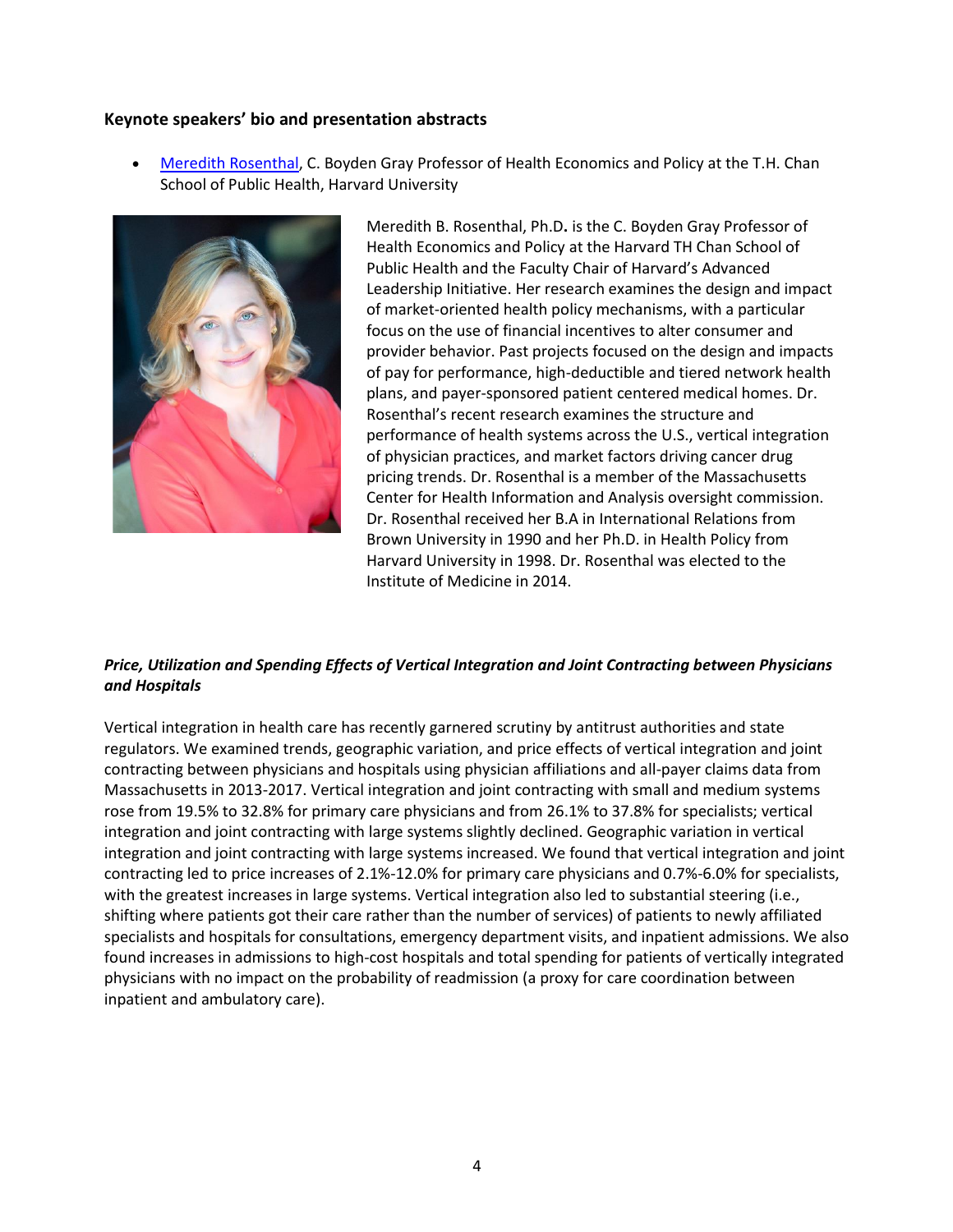[The Honourable Jean-Yves Duclos,](https://pm.gc.ca/en/cabinet/honourable-jean-yves-duclos) Federal Minister of Health



The Honourable Jean-Yves Duclos has been the Member of Parliament for Québec since 2015.

He has previously served as President of the Treasury Board and Minister of Families, Children and Social Development. Minister Duclos is a well-published author, conference speaker, and economics expert. Prior to 2015, he was the Director of the Department of Economics and a tenured professor at the Université Laval.

In addition to his professorial duties, Minister Duclos held the former Industrial Alliance Research Chair on the Economics of Demographic Change (now the Research Chair in Intergenerational Economics), served as President-Elect of the Canadian Economics Association, and was a member of the Institut sur le vieillissement et la participation sociale des aînés.

He was also Vice-President and Fellow of the Centre interuniversitaire de recherche en analyse des organisations, Senior Fellow of the Fondation pour les études et recherches sur le développement international, and Fellow-in-Residence at the C.D. Howe Institute. He is also the co-founder of the Poverty and Economic Policy Research Network (Partnership for Economic Policy).

Minister Duclos' hard work has been recognized with prestigious grants, including the prix Marcel-Dagenais from the Société canadienne de science économique and the Harry Johnson Prize for best paper published in the Canadian Journal of Economics. In 2014, he was elected a Fellow of the Royal Society of Canada, the highest accolade bestowed on Canadian researchers.

Minister Duclos earned a Bachelor of Arts in Economics (First-Class Honours) from the University of Alberta, and master's and doctoral degrees in Economics from the London School of Economics and Political Science.

#### *Special Roundtable: Federal Government Priorities and Research in Health Economics*

In this special roundtable, the Honourable Jean-Yves Duclos will discuss the Federal government's priorities relevant to his remarks on the Future of Federal Provincial Relations on Health Care, available [here.](https://www.canada.ca/en/health-canada/news/2022/03/remarks-from-the-minister-of-health-on-backlogs-top-up--five-areas-of-priority-for-the-future-of-federal-provincial-relations-on-health-care-march-.html)

In conversation wit[h Mehdi Ammi,](https://carleton.ca/sppa/mehdi-ammi-2/) [Pierre-Carl Michaud](https://www.hec.ca/profs/pierre-carl.michaud.html) and [Myra Yazbeck,](https://uniweb.uottawa.ca/members/1259) Minister Duclos will seek to learn from recent health economics research and discuss priorities related to backlogs and access to primary care, long term care and home care, as well as mental health and inequality.

This special roundtable is meant to be a two-way learning experience, where both the health economists' community and the policy-making community will benefit.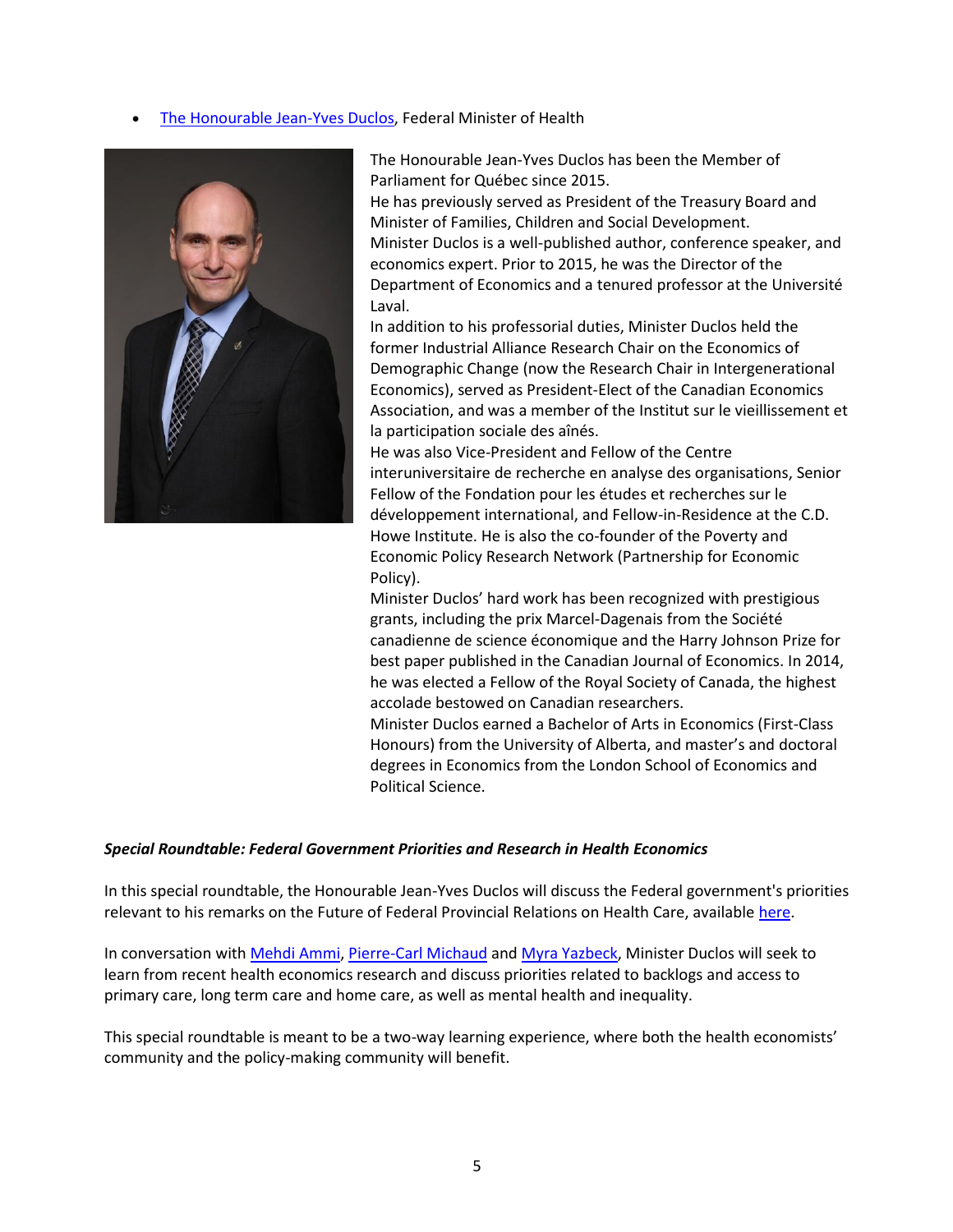• [Kjell G. Salvanes,](https://sites.google.com/view/kjellsalvanes/home) Research Professor at the Department of Economics, Norwegian School of **Economics** 



Kjell G. Salvanes, PhD is a Professor in labor economics at the Norwegian School of Economics NHH. He is the founding Research Director at Center of Empirical Labor Economics at NHH, and Deputy Director of the Centre of Excellence FAIR (Centre for Experimental Research on Fairness, Inequality and Rationality). Her research interests are in labor economics. He has worked extensively on early investment in children and long-term outcomes, inequality in income, health and education and intergenerational mobility. He is a former editor of the Economic Journal, and associate editor of the European Economic Review. His work has been published in leading journals, including the American Economic Review, the Journal of Political Economy, Quarterly Journal of Economics, and the Review of Economic Studies. He is the President of the European Society of Population Economics, and elected fellow of SOLE and EALE. He received his PhD from the Norwegian School of Economics.

#### *The Timing of Parental Job Displacement and Child Development*

We examine whether the impact of parental job displacement on child development depends on the timing of its occurrence during the child's life, by comparing outcomes of children whose parents were displaced at different ages. We use the Norwegian population register matched with firm data, allowing us to identify mass layoffs and establishment closures as sources of exogenous variation in parental job displacement. With the population register we can also match parents and children, and measure child outcomes in late adolescence. We find that, even though displacement episodes early in children's lives have the largest impacts on household income (because they persist for many years), they have lower impacts on the education of children in late adolescence than displacement episodes occurring in the teenage years. We also find that job displacement episodes lead to increases in maternal stress in the short run, but not in the long run. We conjecture that income losses are not a major driver of the impacts of job displacement on children, which are more likely to be driven by increases in stress in the home.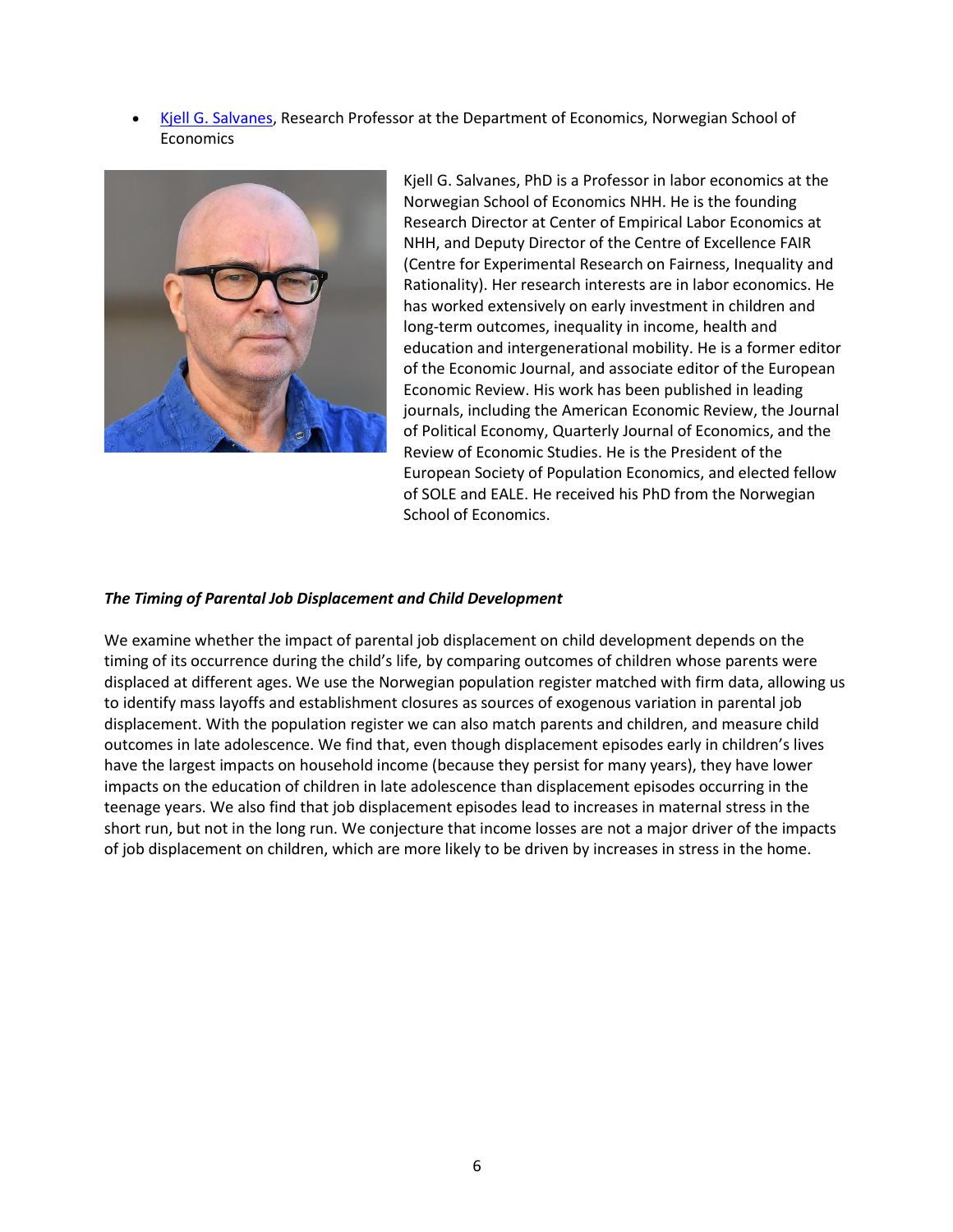#### **Directions**

You will find an interactive campus map of Carleton University here[: https://carleton.ca/campus/map/](https://carleton.ca/campus/map/)

The conference is in the brand-new Nicol Building:<https://sprott.carleton.ca/the-nicol-building/>

Smartphones are now ubiquitous, but to err on the safe side, below is the building position on google maps

[https://www.google.com/maps/place/Nicol+Building/@45.3842067,-](https://www.google.com/maps/place/Nicol+Building/@45.3842067,-75.7011415,16z/data=!4m5!3m4!1s0x4cce052f41d976e5:0xe495d68fa49539a1!8m2!3d45.384203!4d-75.6967641) [75.7011415,16z/data=!4m5!3m4!1s0x4cce052f41d976e5:0xe495d68fa49539a1!8m2!3d45.384203!4d-](https://www.google.com/maps/place/Nicol+Building/@45.3842067,-75.7011415,16z/data=!4m5!3m4!1s0x4cce052f41d976e5:0xe495d68fa49539a1!8m2!3d45.384203!4d-75.6967641)[75.6967641](https://www.google.com/maps/place/Nicol+Building/@45.3842067,-75.7011415,16z/data=!4m5!3m4!1s0x4cce052f41d976e5:0xe495d68fa49539a1!8m2!3d45.384203!4d-75.6967641)

The restaurant for our conference dinner is located about 30 minutes from campus using public transit, and about 15 minutes by car/taxi/Uber.

[https://www.google.com/maps/place/Beckta+Dining+%26+Wine/@45.4204389,-](https://www.google.com/maps/place/Beckta+Dining+%26+Wine/@45.4204389,-75.6950483,17z/data=!3m2!4b1!5s0x4cce05aa5a6ba885:0xf4907f2853bedf74!4m5!3m4!1s0x4cce05aa4360960b:0x27af5d58ccbc4759!8m2!3d45.4204352!4d-75.6928596)

[75.6950483,17z/data=!3m2!4b1!5s0x4cce05aa5a6ba885:0xf4907f2853bedf74!4m5!3m4!1s0x4cce05aa43](https://www.google.com/maps/place/Beckta+Dining+%26+Wine/@45.4204389,-75.6950483,17z/data=!3m2!4b1!5s0x4cce05aa5a6ba885:0xf4907f2853bedf74!4m5!3m4!1s0x4cce05aa4360960b:0x27af5d58ccbc4759!8m2!3d45.4204352!4d-75.6928596) [60960b:0x27af5d58ccbc4759!8m2!3d45.4204352!4d-75.6928596](https://www.google.com/maps/place/Beckta+Dining+%26+Wine/@45.4204389,-75.6950483,17z/data=!3m2!4b1!5s0x4cce05aa5a6ba885:0xf4907f2853bedf74!4m5!3m4!1s0x4cce05aa4360960b:0x27af5d58ccbc4759!8m2!3d45.4204352!4d-75.6928596)